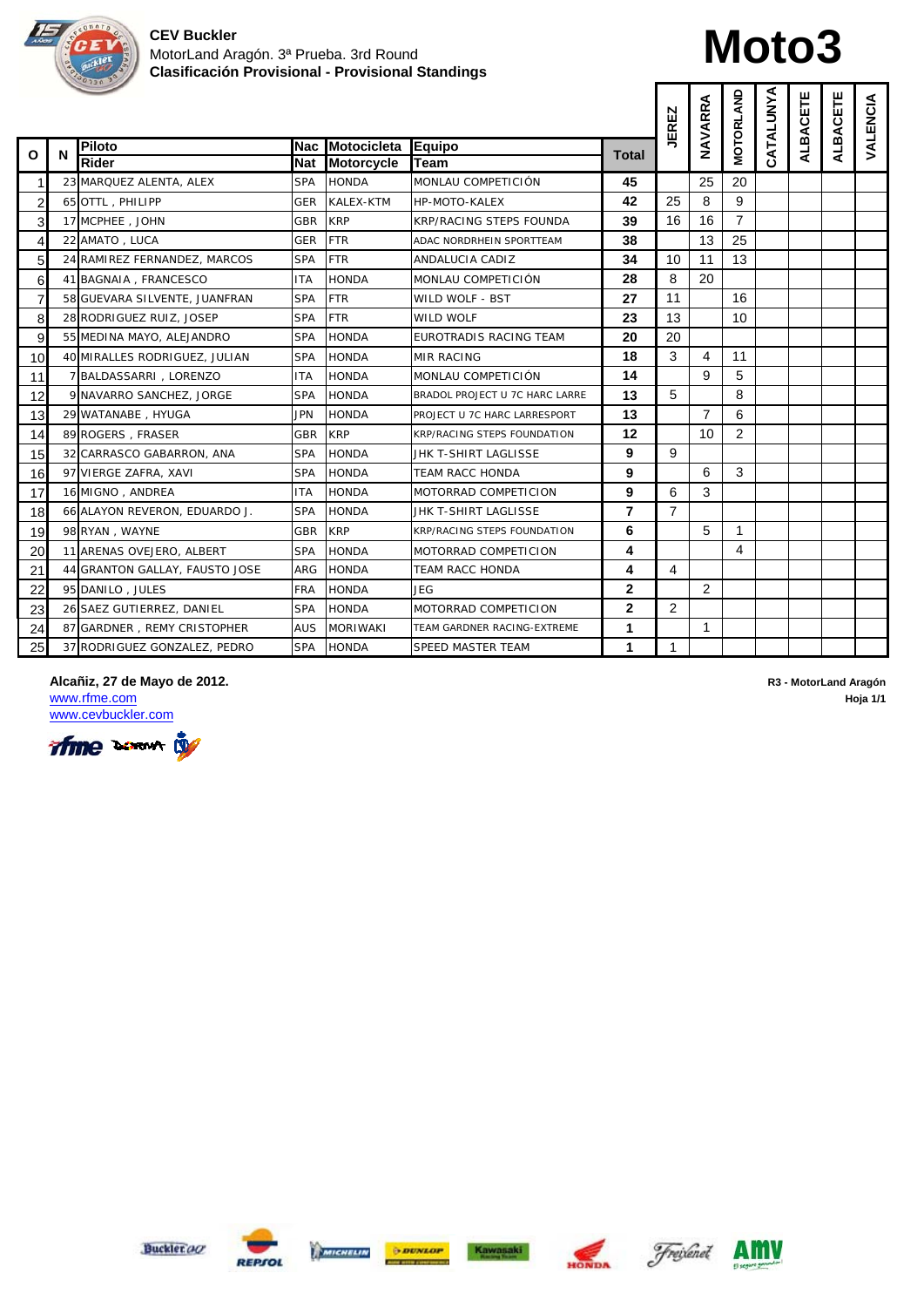

# **Moto2**

|                |   | 01303<br>Piloto                  | Nac        | Motocicleta        | Equipo                        |                | <b>JEREZ</b>   | NAVARRA        | <b>MOTORLAND</b> | CATALUNYA | ALBACETE | ALBACETE | VALENCIA |
|----------------|---|----------------------------------|------------|--------------------|-------------------------------|----------------|----------------|----------------|------------------|-----------|----------|----------|----------|
| O              | N | Rider                            | <b>Nat</b> | <b>Motorcycle</b>  | Team                          | Total          |                |                |                  |           |          |          |          |
| 1              |   | 18 TORRES FERNANDEZ, JORDI       | <b>SPA</b> |                    | JHK T-SHIRT LAGLISSE          | 60             | 10             | 25             | 25               |           |          |          |          |
| $\overline{a}$ |   | 9 NOYES, KENNY                   | USA        |                    | PL RACING MOTO2               | 48             | 16             | 16             | 16               |           |          |          |          |
| 3              |   | 40 RAMOS ALVARO, ROMAN           | <b>SPA</b> | ARIANE             | MOTORRAD COMPETICION          | 40             | $\overline{7}$ | 13             | 20               |           |          |          |          |
| 4              |   | 92 MARIÑELARENA, ALEJANDRO       | <b>SPA</b> |                    | CNS MOTORSPORT                | 33             | 13             | 20             |                  |           |          |          |          |
| 5              |   | 7 RIVAS FERNANDEZ, DANIEL        | <b>SPA</b> | <b>KALEX</b>       | <b>TSR GALICIA SCHOOL</b>     | 25             | 25             |                |                  |           |          |          |          |
| 6              |   | *64 HERNANDEZ VEGA, SANTIAGO     | COL        | <b>AJR</b>         | <b>HALCOURIER MS</b>          | 23             |                | 10             | 13               |           |          |          |          |
| $\overline{7}$ |   | *44 ODENDAAL, STEVEN             | <b>RSA</b> |                    | JHK T-SHIRT LAGLISSE          | 22             | 3              | 9              | 10               |           |          |          |          |
| 8              |   | *45 MCLAREN, KRIS                | <b>AUS</b> |                    | <b>TEAM BRP RACING</b>        | 20             | 20             |                |                  |           |          |          |          |
| 9              |   | *55 BIN ABDULLAH, HAFIZH SYAHRIN | MAL        | <b>FTR</b>         | PETRONAS RACELINE MALAYSIA    | 20             | 11             |                | 9                |           |          |          |          |
| 10             |   | *20 RAFFIN GIMENEZ, JESKO        | SWI        | <b>KALEX</b>       | <b>AJRACING</b>               | 19             |                | 8              | 11               |           |          |          |          |
| 11             |   | 71 KOYAMA, TOMOYOSHI             | JPN        | <b>GPD TECSTRA</b> | <b>H43 TEAM NOBBY TALASUR</b> | 18             |                | 11             | $\overline{7}$   |           |          |          |          |
| 12             |   | *41 D ANNUNZIO, FEDERICO         | <b>ITA</b> | <b>HARRIS</b>      | WILMAX HARRIS RACING          | 16             | 6              | 4              | 6                |           |          |          |          |
| 13             |   | 12 MAHIAS, LUCAS                 | <b>FRA</b> |                    | <b>INMOTEC</b>                | 11             | 9              | 2              |                  |           |          |          |          |
| 14             |   | 27 GOMEZ MARTIN, RUSSELL         | <b>SPA</b> | <b>AJR</b>         | <b>HALCOURIER MS</b>          | 11             | 8              | 3              |                  |           |          |          |          |
| 15             |   | *54 ESCALANTE, RICARDO           | <b>MEX</b> |                    | JHK T-SHIRT LAGLISSE          | 8              |                |                | 8                |           |          |          |          |
| 16             |   | *76 MORA GONZALEZ, LUIS MIGUEL   | <b>SPA</b> | <b>GPD TECSTRA</b> | <b>H43 TEAM NOBBY TALASUR</b> | $\overline{7}$ |                | $\overline{7}$ |                  |           |          |          |          |
| 17             |   | 17 PRAIA, MIGUEL                 | <b>POR</b> | <b>HARRIS</b>      | <b>WILMAX HARRIS RACING</b>   | $\overline{7}$ | $\overline{2}$ | 5              |                  |           |          |          |          |
| 18             |   | *24 AQUINO, TOMMY                | ARG        | <b>FTR</b>         | <b>FOGI RACING</b>            | 6              |                | 6              |                  |           |          |          |          |
| 19             |   | *21 ANDREOZZI, ALESSANDRO        | <b>ITA</b> | <b>FTR</b>         | ANDREOZZI REPARTO CORSE       | 5              |                |                | 5                |           |          |          |          |
| 20             |   | *34 ITURRIOZ, JAVIER EZEQUIEL    | <b>ARG</b> | <b>AJR</b>         | <b>MR GRIFUL TEAM</b>         | 5              | 5              |                |                  |           |          |          |          |
| 21             |   | *52 SOLORZA PARADA, JUAN MANUEL  | ARG        |                    | PL RACING MOTO2               | 4              |                |                | 4                |           |          |          |          |
| 22             |   | *11 TORTOSA NAVALON, PAU         | <b>SPA</b> | ARIANE             | MOTORRAD COMPETICION          | 4              | 4              |                |                  |           |          |          |          |
| 23             |   | *16 CLIMENT SANCHIS, OSCAR       | <b>SPA</b> | <b>MIR RACING</b>  | FEDERACING TEAM COMPETITION   | 3              |                |                | 3                |           |          |          |          |
| 24             |   | *81 MOLERO ARJONA, ANGEL         | <b>SPA</b> | <b>AJR</b>         | X-BIKE                        | $\mathbf 2$    |                |                | 2                |           |          |          |          |
| 25             |   | *57 GRANADO, ERIC                | <b>BRA</b> |                    | <b>JIR MOTO2</b>              | 1              |                |                | 1                |           |          |          |          |
| 26             |   | *74 GONZALEZ, ANDRES             | ARG        | <b>AJR</b>         | <b>MR GRIFUL TEAM</b>         | 1              |                | $\mathbf{1}$   |                  |           |          |          |          |
| 27             |   | *97 FENOLL BAREA, RUBEN          | SPA        | <b>MIR RACING</b>  | FEDERACING TEAM COMPETITION   | 1              | 1              |                |                  |           |          |          |          |

**Alcañiz, 27 de Mayo de 2012. R3 - MotorLand Aragón** www.rfme.com **Hoja 1/1** www.cevbuckler.com















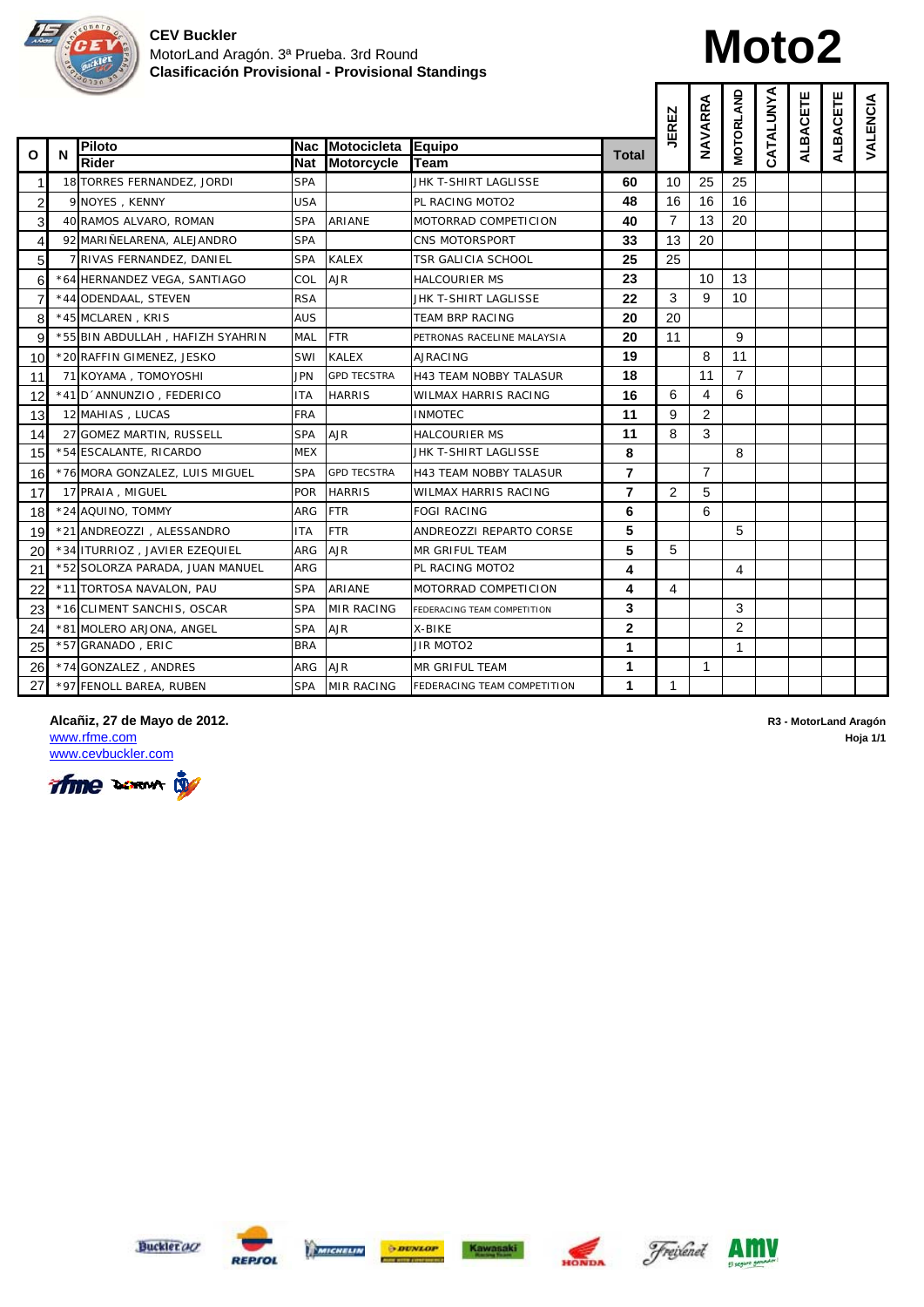

## **Stock Extreme**

|                |   | 6130                             |                          |                                         |                             |                | <b>JEREZ</b>   | NAVARRA        | <b>MOTORLAND</b> | CATALUNYA | ALBACETE | ALBACETE | VALENCIA |
|----------------|---|----------------------------------|--------------------------|-----------------------------------------|-----------------------------|----------------|----------------|----------------|------------------|-----------|----------|----------|----------|
| Ο              | N | <b>Piloto</b><br><b>Rider</b>    | <b>Nac</b><br><b>Nat</b> | <b>Motocicleta</b><br><b>Motorcycle</b> | <b>Equipo</b><br>Team       | Total          |                |                |                  |           |          |          |          |
| 1              |   | 31 MORALES GOMEZ, CARMELO        | <b>SPA</b>               | <b>KAWASAKI</b>                         | <b>JHK T-SHIRT LAGLISSE</b> | 70             | 20             | 25             | 25               |           |          |          |          |
| $\overline{2}$ |   | 11 SMITH, KYLE DAVID             | <b>GBR</b>               | <b>KAWASAKI</b>                         | <b>WILD WOLF-BST</b>        | 48             | 25             | 10             | 13               |           |          |          |          |
| 3              |   | 51 BARRAGAN PORTILLA, SANTIAGO   | <b>SPA</b>               | <b>KAWASAKI</b>                         | KAWASAKI PALMETO PLR        | 47             | 11             | 16             | 20               |           |          |          |          |
| $\overline{4}$ |   | 12 FORES QUEROL, XAVI            | <b>SPA</b>               | <b>BMW MOTORRAD</b>                     | MOTORRAD COMPETICION        | 36             | 16             | 20             |                  |           |          |          |          |
| 5              |   | 34 DEL AMOR CUETO, JAVI          | <b>SPA</b>               | <b>SUZUKI</b>                           | <b>TEAM SUZUKI</b>          | 27             |                | 11             | 16               |           |          |          |          |
| 6              |   | *53 ALARCOS TORRENTE, ANTONIO J. | <b>SPA</b>               | <b>KAWASAKI</b>                         | <b>ALARCOS RACING</b>       | 26             | 10             | 7              | 9                |           |          |          |          |
| $\overline{7}$ |   | 42 LOPEZ SANZ, ALBERTO           | <b>SPA</b>               | <b>BMW MOTORRAD</b>                     | MOTORRAD COMPETICION        | 21             | 13             |                | 8                |           |          |          |          |
| 8              |   | *55 SOLORZA PARADA, MARCOS A.    | <b>SPA</b>               | <b>KAWASAKI</b>                         | KAWASAKI PALMETO PLR        | 21             | 6              | 9              | 6                |           |          |          |          |
| 9              |   | 48 SANTAMARIA FONOLLOSA, ALBERT  | <b>SPA</b>               | <b>KAWASAKI</b>                         | PROLIMIT RACING             | 21             | 8              | 6              | $\overline{7}$   |           |          |          |          |
| 10             |   | 57 CASAS PENDON, FERRAN          | <b>SPA</b>               | <b>KAWASAKI</b>                         | MARVEL HOTELS RACING TEAM   | 20             | 9              |                | 11               |           |          |          |          |
| 11             |   | 23 BONASTRE ALBEROLA, ADRIAN     | <b>SPA</b>               | <b>SUZUKI</b>                           | <b>TEAM SUZUKI</b>          | 16             |                | 13             | 3                |           |          |          |          |
| 12             |   | *73 ALARTE GONZALEZ, ANTONIO     | <b>SPA</b>               | <b>KAWASAKI</b>                         | <b>BASOLÍ COMPETICIÓ</b>    | 14             | 4              | 8              | $\overline{2}$   |           |          |          |          |
| 13             |   | 69 FERRER CASTELLO, ENRIQUE      | <b>SPA</b>               | <b>DUCATI</b>                           | <b>CNS MOTORSPORT</b>       | 10             |                |                | 10               |           |          |          |          |
| 14             |   | *22 ORTEGA RUIZ, SERGIO          | <b>SPA</b>               | <b>KAWASAKI</b>                         | ALBARACING MOTOR SPORT      | 9              |                | 4              | 5                |           |          |          |          |
| 15             |   | *39 ARROYO CARO, JORGE           | <b>SPA</b>               | <b>KAWASAKI</b>                         | <b>TEAM PASTRANA</b>        | $\overline{7}$ | $\overline{7}$ |                |                  |           |          |          |          |
| 16             |   | *27 VILCHES ALEJOS, ALAN         | <b>SPA</b>               | <b>KAWASAKI</b>                         | <b>RPM TECNOMOTO</b>        | 6              |                | 5              | 1                |           |          |          |          |
| 17             |   | *88 OLIAS MELERO, JUAN M.        | <b>SPA</b>               | <b>BMW MOTORRAD</b>                     | <b>CIRCUITO DE NAVARRA</b>  | 6              | 3              | 3              |                  |           |          |          |          |
| 18             |   | *94 RODRIGUEZ ALCANTARA, FRAN    | <b>SPA</b>               | <b>KAWASAKI</b>                         | <b>BASOLI COMPETICIÓ</b>    | 5              | 5              |                |                  |           |          |          |          |
| 19             |   | *21 PURROY PEREZ, JON            | <b>SPA</b>               | <b>BMW MOTORRAD</b>                     | <b>JP RACING</b>            | 4              |                |                | 4                |           |          |          |          |
| <b>20</b>      |   | *15 GARCIA BERMUDEZ, RAUL        | <b>SPA</b>               | <b>KAWASAKI</b>                         | <b>RCM COMPETICION</b>      | 4              | 2              | $\overline{2}$ |                  |           |          |          |          |
| 21             |   | *95 MORILLAS CUENCA, ERIK        | <b>SPA</b>               | <b>KAWASAKI</b>                         | <b>MORILLAS TEAM</b>        | 1              |                | 1              |                  |           |          |          |          |
| 22             |   | *77 MASSANA CUADRAS, MARC        | <b>SPA</b>               | <b>KAWASAKI</b>                         | MARVEL HOTELS RACING TEAM   | 1              | 1              |                |                  |           |          |          |          |

**Alcañiz, 27 de Mayo de 2012. R3 - MotorLand Aragón**

www.cevbuckler.com













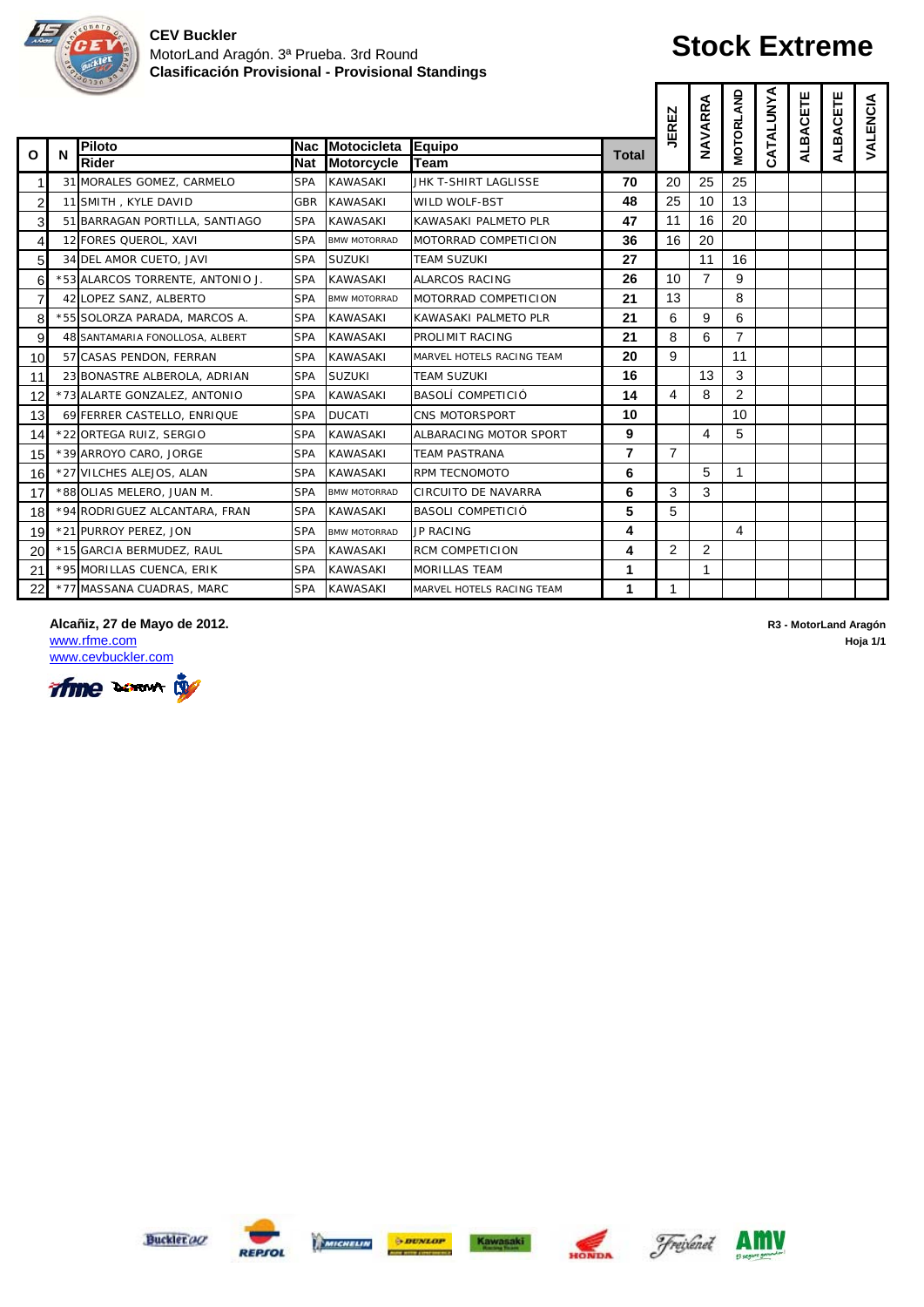

#### **CEV Buckler**

**MotorLand Aragón. 3ª Prueba. 3rd Round** *Clasificación Provisional - Provisional Standings* Revisada - Revise

# **Moto2-Pri**

|                |   | 0,330,3<br>Revisada - Revise      |                   |                                         |                               |                | <b>JEREZ</b>   | NAVARRA        | <b>MOTORLAND</b> | CATALUNYA | ALBACETE | ALBACETE | VALENCIA |
|----------------|---|-----------------------------------|-------------------|-----------------------------------------|-------------------------------|----------------|----------------|----------------|------------------|-----------|----------|----------|----------|
| $\Omega$       | N | <b>Piloto</b><br>Rider            | Nac<br><b>Nat</b> | <b>Motocicleta</b><br><b>Motorcycle</b> | Equipo<br>lTeam               | <b>Total</b>   |                |                |                  |           |          |          |          |
|                |   | *64 HERNANDEZ VEGA, SANTIAGO      | <b>COL</b>        | <b>AJR</b>                              | <b>HALCOURIER MS</b>          | 50             |                | 25             | 25               |           |          |          |          |
| $\overline{a}$ |   | *44 ODENDAAL, STEVEN              | <b>RSA</b>        |                                         | <b>JHK T-SHIRT LAGLISSE</b>   | 46             | 10             | 20             | 16               |           |          |          |          |
| 3              |   | *20 RAFFIN GIMENEZ, JESKO         | SWI               | <b>KALEX</b>                            | <b>AJRACING</b>               | 36             |                | 16             | 20               |           |          |          |          |
| 4              |   | *41 D'ANNUNZIO, FEDERICO          | <b>ITA</b>        | <b>HARRIS</b>                           | <b>WILMAX HARRIS RACING</b>   | 36             | 16             | 10             | 10               |           |          |          |          |
| 5 <sub>l</sub> |   | *55 BIN ABDULLAH, HAFIZH SYAHRIN  | <b>MAL</b>        | FTR                                     | PETRONAS RACELINE MALAYSIA    | 33             | 20             |                | 13               |           |          |          |          |
| 6              |   | *45 MCLAREN, KRIS                 | <b>AUS</b>        |                                         | <b>TEAM BRP RACING</b>        | 25             | 25             |                |                  |           |          |          |          |
| $\overline{7}$ |   | *34 ITURRIOZ, JAVIER EZEQUIEL     | ARG               | <b>AJR</b>                              | <b>MR GRIFUL TEAM</b>         | 24             | 13             | 8              | 3                |           |          |          |          |
| 8              |   | *74 GONZALEZ, ANDRES              | ARG               | <b>AJR</b>                              | <b>MR GRIFUL TEAM</b>         | 17             | 8              | 9              |                  |           |          |          |          |
| 9              |   | *95 AL MALKI, NASSER              | QAT               | <b>MORIWAKI</b>                         | <b>QMMF RACING TEAM</b>       | 16             | 5              | 6              | 5                |           |          |          |          |
| 10             |   | *54 ESCALANTE, RICARDO            | <b>MEX</b>        |                                         | <b>JHK T-SHIRT LAGLISSE</b>   | 15             |                | 4              | 11               |           |          |          |          |
| 11             |   | *24 AQUINO, TOMMY                 | ARG               | <b>FTR</b>                              | <b>FOGI RACING</b>            | 15             | 4              | 11             |                  |           |          |          |          |
| 12             |   | 81 MOLERO ARJONA, ANGEL           | <b>SPA</b>        | <b>AJR</b>                              | X-BIKE                        | 14             |                | $\overline{7}$ | $\overline{7}$   |           |          |          |          |
| 13             |   | *76 MORA GONZALEZ, LUIS MIGUEL    | <b>SPA</b>        | <b>GPD TECSTRA</b>                      | <b>H43 TEAM NOBBY TALASUR</b> | 13             |                | 13             |                  |           |          |          |          |
| 14             |   | *16 CLIMENT SANCHIS, OSCAR        | <b>SPA</b>        | <b>MIR RACING</b>                       | FEDERACING TEAM COMPETITION   | 13             |                | 5              | 8                |           |          |          |          |
| 15             |   | *11 TORTOSA NAVALON, PAU          | <b>SPA</b>        | ARIANE                                  | MOTORRAD COMPETICION          | 11             | 11             |                |                  |           |          |          |          |
| 16             |   | *97 FENOLL BAREA, RUBEN           | <b>SPA</b>        | <b>MIR RACING</b>                       | FEDERACING TEAM COMPETITION   | 10             | 9              |                | $\mathbf{1}$     |           |          |          |          |
| 17             |   | *15 ALVIZ GOMEZ, FRANCISCO JAVIER | <b>SPA</b>        | <b>AJR</b>                              | <b>ANDALUCIA CADIZ</b>        | 10             | 6              |                | 4                |           |          |          |          |
| 18             |   | *52 SOLORZA PARADA, JUAN MANUEL   | ARG               |                                         | PL RACING MOTO2               | 9              |                |                | 9                |           |          |          |          |
| 19             |   | *57 GRANADO, ERIC                 | <b>BRA</b>        | <b>MOTOBI</b>                           | <b>JIR MOTO2</b>              | 8              | 2              |                | 6                |           |          |          |          |
| 20             |   | *36 MONTERO MARTINEZ, AITOR       | <b>SPA</b>        | <b>MIR RACING</b>                       | FEDERACING TEAM COMPETITION   | $\overline{7}$ | $\overline{7}$ |                |                  |           |          |          |          |
| 21             |   | *37 CONCHA CASTRO, RODRIGO        | <b>CHL</b>        |                                         | <b>RC RECOUSO SPORT</b>       | 3              | 3              |                |                  |           |          |          |          |
| 22             |   | *99 CEJAS, CARLOS OSCAR           |                   | ARG HARRIS                              | <b>WILMAX HARRIS RACING</b>   | 3              | 1              |                | $\overline{2}$   |           |          |          |          |

**Alcañiz, 27 de Mayo de 2012. R3 - MotorLand Aragón**

www.cevbuckler.com













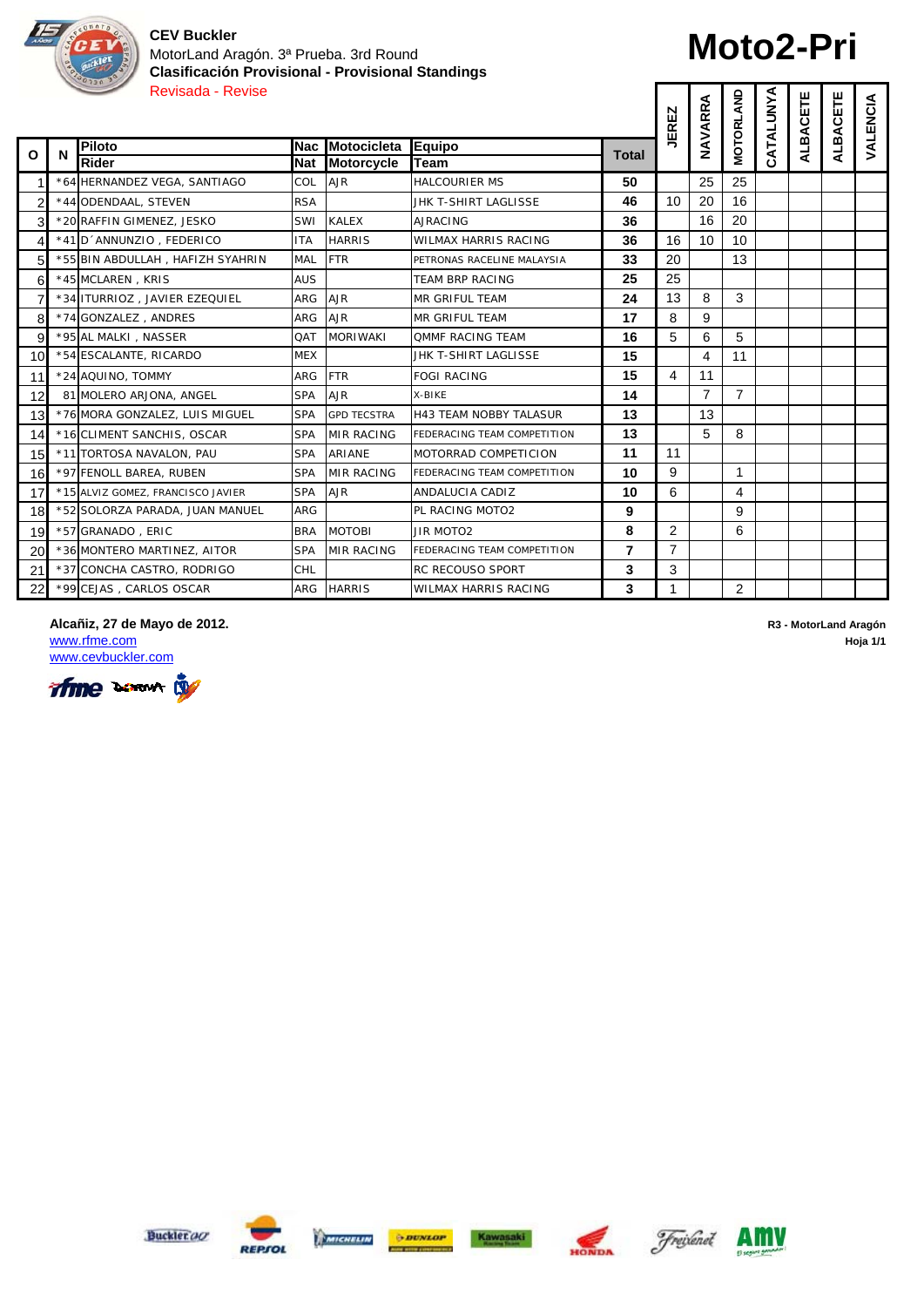

### **Stock Extreme-Pri**

|                |   | 63302                            |                   |                                  |                              |              | <b>JEREZ</b>   | NAVARRA        | <b>MOTORLAND</b> | CATALUNYA | ALBACETE | ALBACETE | VALENCIA |
|----------------|---|----------------------------------|-------------------|----------------------------------|------------------------------|--------------|----------------|----------------|------------------|-----------|----------|----------|----------|
| Ο              | N | <b>Piloto</b><br><b>Rider</b>    | <b>Nac</b><br>Nat | Motocicleta<br><b>Motorcycle</b> | Equipo<br>lTeam              | <b>Total</b> |                |                |                  |           |          |          |          |
|                |   | *53 ALARCOS TORRENTE, ANTONIO J. | <b>SPA</b>        | <b>KAWASAKI</b>                  | <b>ALARCOS RACING</b>        | 66           | 25             | 16             | 25               |           |          |          |          |
| $\overline{2}$ |   | *55 SOLORZA PARADA, MARCOS A.    | <b>SPA</b>        | <b>KAWASAKI</b>                  | KAWASAKI PALMETO PLR         | 61           | 16             | 25             | 20               |           |          |          |          |
| 3              |   | *73 ALARTE GONZALEZ, ANTONIO     | <b>SPA</b>        | <b>KAWASAKI</b>                  | <b>BASOLÍ COMPETICIÓ</b>     | 42           | 11             | 20             | 11               |           |          |          |          |
| 4              |   | *39 ARROYO CARO, JORGE           | <b>SPA</b>        | <b>KAWASAKI</b>                  | <b>TEAM PASTRANA</b>         | 31           | 20             | $\overline{2}$ | 9                |           |          |          |          |
| 5 <sub>l</sub> |   | *27 VILCHES ALEJOS, ALAN         | <b>SPA</b>        | <b>KAWASAKI</b>                  | <b>RPM TECNOMOTO</b>         | 30           | $\overline{7}$ | 13             | 10               |           |          |          |          |
| 6              |   | *22 ORTEGA RUIZ, SERGIO          | <b>SPA</b>        | <b>KAWASAKI</b>                  | ALBARACING MOTOR SPORT       | 27           |                | 11             | 16               |           |          |          |          |
| 7              |   | *21 PURROY PEREZ, JON            | <b>SPA</b>        | <b>BMW MOTORRAD</b>              | JP RACING                    | 23           | $\overline{4}$ | 6              | 13               |           |          |          |          |
| 8              |   | *88 OLIAS MELERO, JUAN M.        | <b>SPA</b>        | <b>BMW MOTORRAD</b>              | <b>CIRCUITO DE NAVARRA</b>   | 20           | 10             | 10             |                  |           |          |          |          |
| 9              |   | *15 GARCIA BERMUDEZ, RAUL        | <b>SPA</b>        | <b>KAWASAKI</b>                  | <b>RCM COMPETICION</b>       | 18           | 9              | 9              |                  |           |          |          |          |
| 10             |   | *40 LAMBERTO CALVO, CARLOS       | <b>SPA</b>        | <b>KAWASAKI</b>                  | CLUB DEPORTIVO ZONA ROJA     | 15           |                | $\overline{7}$ | 8                |           |          |          |          |
| 11             |   | *94 RODRIGUEZ ALCANTARA, FRAN    | <b>SPA</b>        | <b>KAWASAKI</b>                  | BASOLI COMPETICIÓ            | 13           | 13             |                |                  |           |          |          |          |
| 12             |   | *61 RODRIGUEZ GRAS, FELIX        | <b>SPA</b>        | <b>KAWASAKI</b>                  | SPORT CORUÑA STOCK1000       | 12           | 5              |                | $\overline{7}$   |           |          |          |          |
| 13             |   | *18 MARTINEZ GIL, ALEJANDRO      | <b>SPA</b>        | <b>HONDA</b>                     | <b>BRIEFING COMPETICIÓ</b>   | 11           | 6              | 3              | $\overline{2}$   |           |          |          |          |
| 14             |   | *77 MASSANA CUADRAS, MARC        | <b>SPA</b>        | <b>KAWASAKI</b>                  | MARVEL HOTELS RACING TEAM    | 9            | 8              | 1              |                  |           |          |          |          |
| 15             |   | *14 PRAUD, ALEXANDRE JACQUES     | <b>FRA</b>        | <b>KAWASAKI</b>                  | <b>RACING SPIRIT TEAM</b>    | 9            |                | 5              | 4                |           |          |          |          |
| 16             |   | *95 MORILLAS CUENCA, ERIK        | <b>SPA</b>        | <b>KAWASAKI</b>                  | <b>MORILLAS TEAM</b>         | 8            |                | 8              |                  |           |          |          |          |
| 17             |   | *9 MARTSEVICH, ANDREI            | <b>BLR</b>        | <b>BMW MOTORRAD</b>              | <b>TEAM MOTORRIKA</b>        | 8            | 3              |                | 5                |           |          |          |          |
| 18             |   | *91 AULESTIA DALMASES, ALEIX     | <b>SPA</b>        | <b>BMW MOTORRAD</b>              | <b>EGT RACING</b>            | 6            |                |                | 6                |           |          |          |          |
| 19             |   | *83 GONZALEZ GONZALEZ, ALVARO    | <b>SPA</b>        | <b>BMW MOTORRAD</b>              | <b>TEAM KOSTANORTE</b>       | 5            |                | 4              | 1                |           |          |          |          |
| 20             |   | *32 GUIU GARCES, DAVID           | <b>SPA</b>        | YAMAHA                           | <b>EVOLUTION RACING TEAM</b> | 3            |                |                | 3                |           |          |          |          |
| 21             |   | *82 LAMY, OLIVIER VINCENT        | <b>FRA</b>        | <b>HONDA</b>                     | RACING SPIRIT TEAM           | $\mathbf{2}$ | $\overline{2}$ |                |                  |           |          |          |          |
| 22             |   | *28 RODRIGUEZ GUILLEN, ALEJANDRO | <b>SPA</b>        | YAMAHA                           | <b>TEAM PASTRANA</b>         | 1            | 1              |                |                  |           |          |          |          |

**Alcañiz, 27 de Mayo de 2012. R3 - MotorLand Aragón**

www.cevbuckler.com